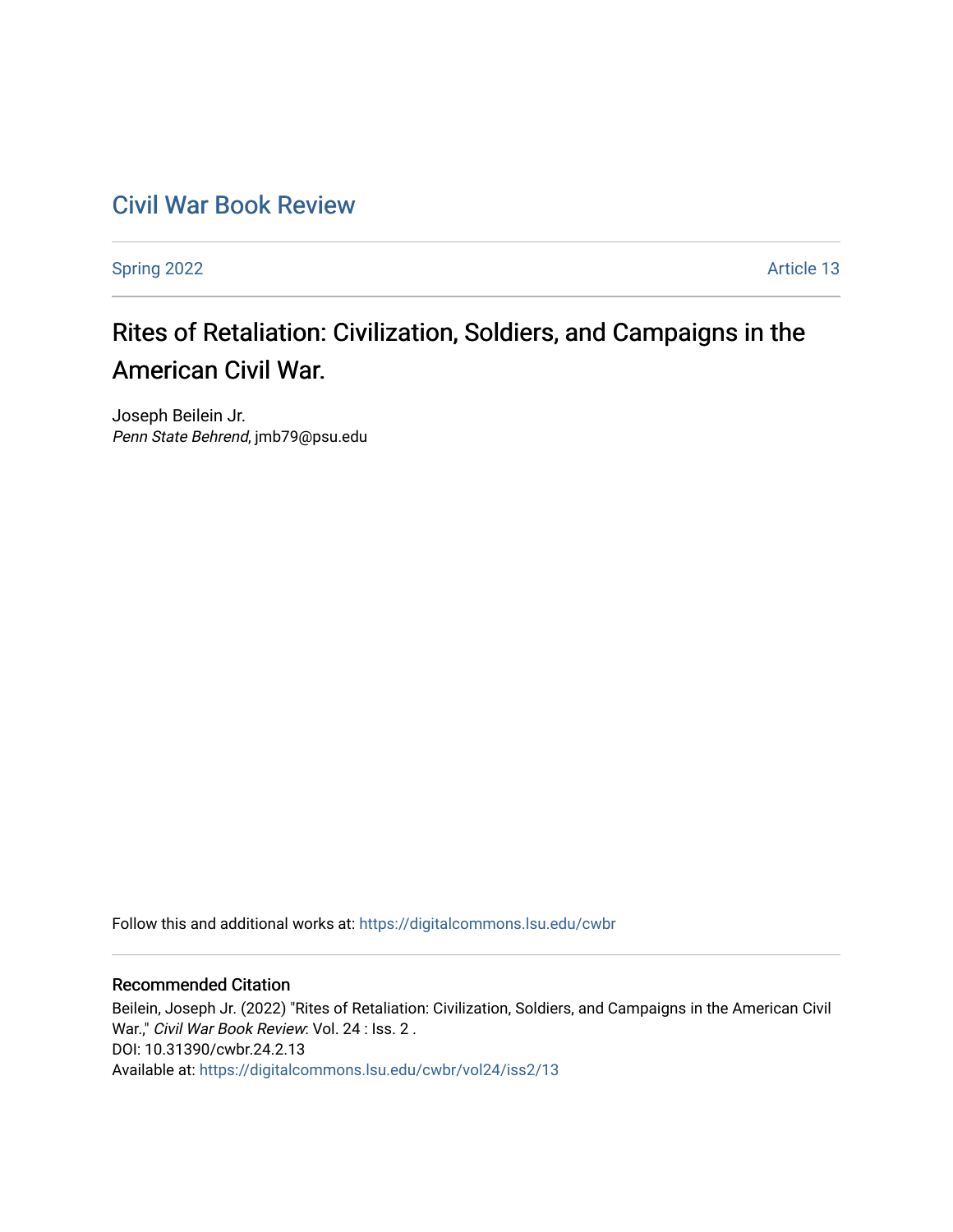## **Review**

### **Beilein, Joseph M. Jr.**

## **Spring 2022**

**Foote, Lorien**. *Rites of Retaliation: Civilization, Soldiers, and Campaigns in the American Civil War*. University of North Carolina Press, 2021. PAPERBACK. \$22.95 ISBN 9781469665276

*Rites of Retaliation* explores the ways in which Union and Confederate officers tried to maintain their respective visions of civilized warfare through retaliation. Lorien Foote, Patricia and Bookman Peters Professor of History at Texas A&M University, depicts warfare as a tit-fortat at the highest levels that not only shaped military policy but also combat and the experience of soldiers in the Civil War. Through Foote's careful analysis of the raging brawl between the Union and Confederate armies in the Union Department of the South, she is able to connect the dots and reveal the path that led the two sides to its massacres and the targeting of civilians. While it was unquestionably brutal, *Rites of Retaliation* shows readers that the leaders of each army were trying to follow the blueprint of warfare as it was supposed to be waged by honorable combatants in order to discourage their enemies from unwarranted violence and bloodshed.

For those familiar with Professor Foote's work, her turn towards the cosmic dialogue between combatants seems like a natural and ambitious outgrowth of her previous scholarship. Foote's first book examined the life of Francis George Shaw, Robert Gould Shaw's father, a Boston Brahmin, and influential reformer. In her next book, *The Gentlemen and The Roughs*, she used the lenses of gender and class to examine the way that the sons of wealthy New Englanders worked to keep control of their rough and tumble enlisted men even as both tried to conquer the rebellious South together. Foote's interests turned to the Union prisoners of war who escaped in 1864 and '65 from prisons in South Carolina with the help of enslaved African Americans. Foote has proved herself to be one of the most open-minded scholars of the Civil War, a historian who will use the most effective analytical approaches to tackle a subject and bring it to life.

Beginning in 1862, this book tracks the war as it evolved in South Carolina, Georgia, and Florida. This theater of war was ground zero for the most significant areas of dissonance between Union and Confederate ideas of "civilized warfare." There, the Union army recruited and